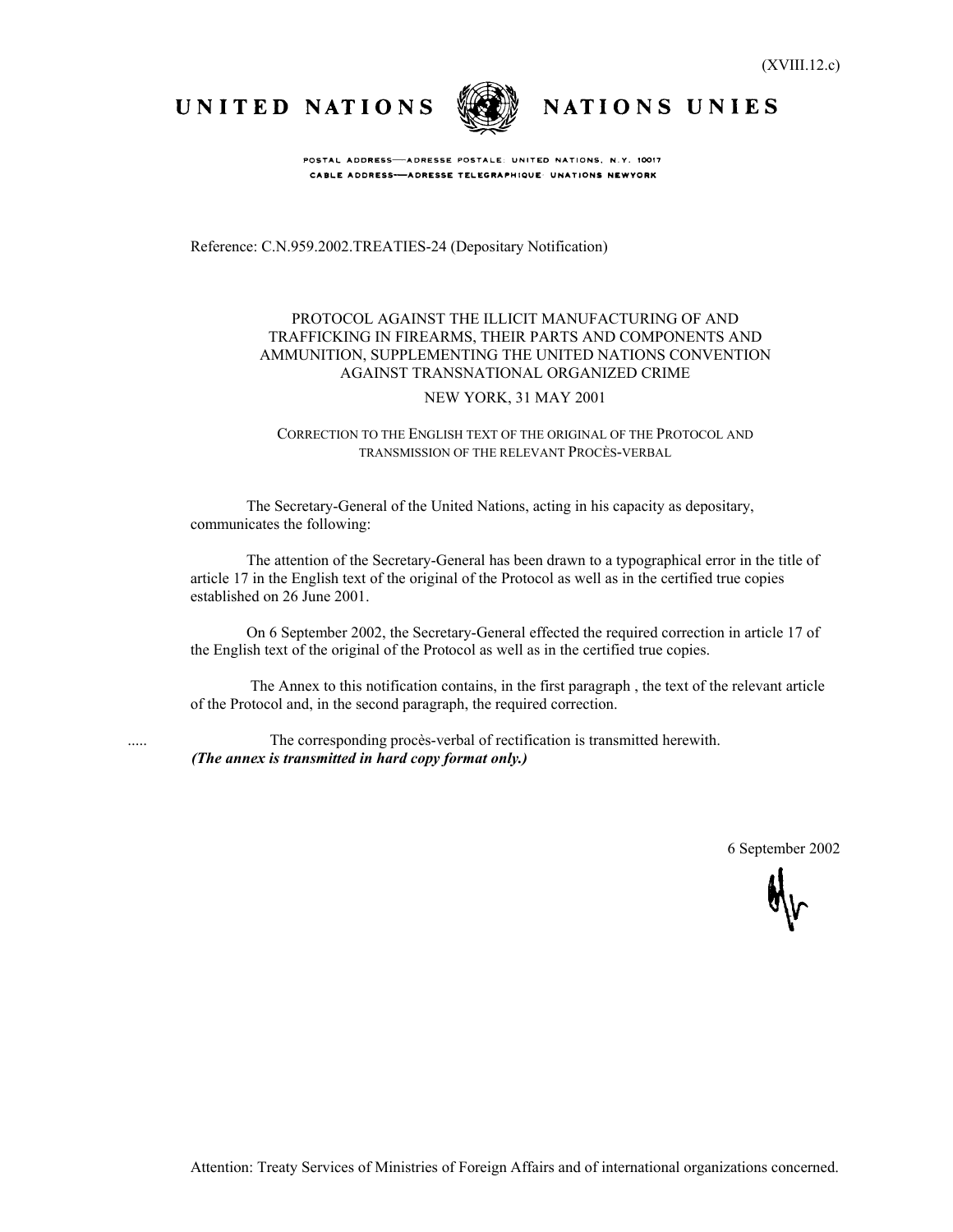C.N.959.2002.TREATIES-24 (Annex - Annexe)

## **CORRECTION TO THE PROTOCOL AGAINST THE ILLICIT MANUFACTURING OF AND TRAFFICKING IN FIREARMS, THEIR PARTS AND COMPONENTS AND AMMUNITION SUPPLEMENTING THE UNITED NATIONS CONVENTION AGAINST TRANSNATIONAL ORGANIZED CRIME**

**CORREC TION AU PROTOCOLS CONTRE LA FABRICATION ET LE TRAFIC ILLICITES D'ARMES A FEU, DE LEURS PIECES, ELEMENTS ET MUNITIONS, ADDITIONNEL A LA CONVENTION DES NATIONS UNIES CONTRE LA CRIMINALITE TRANSNATIONALE ORGANISES**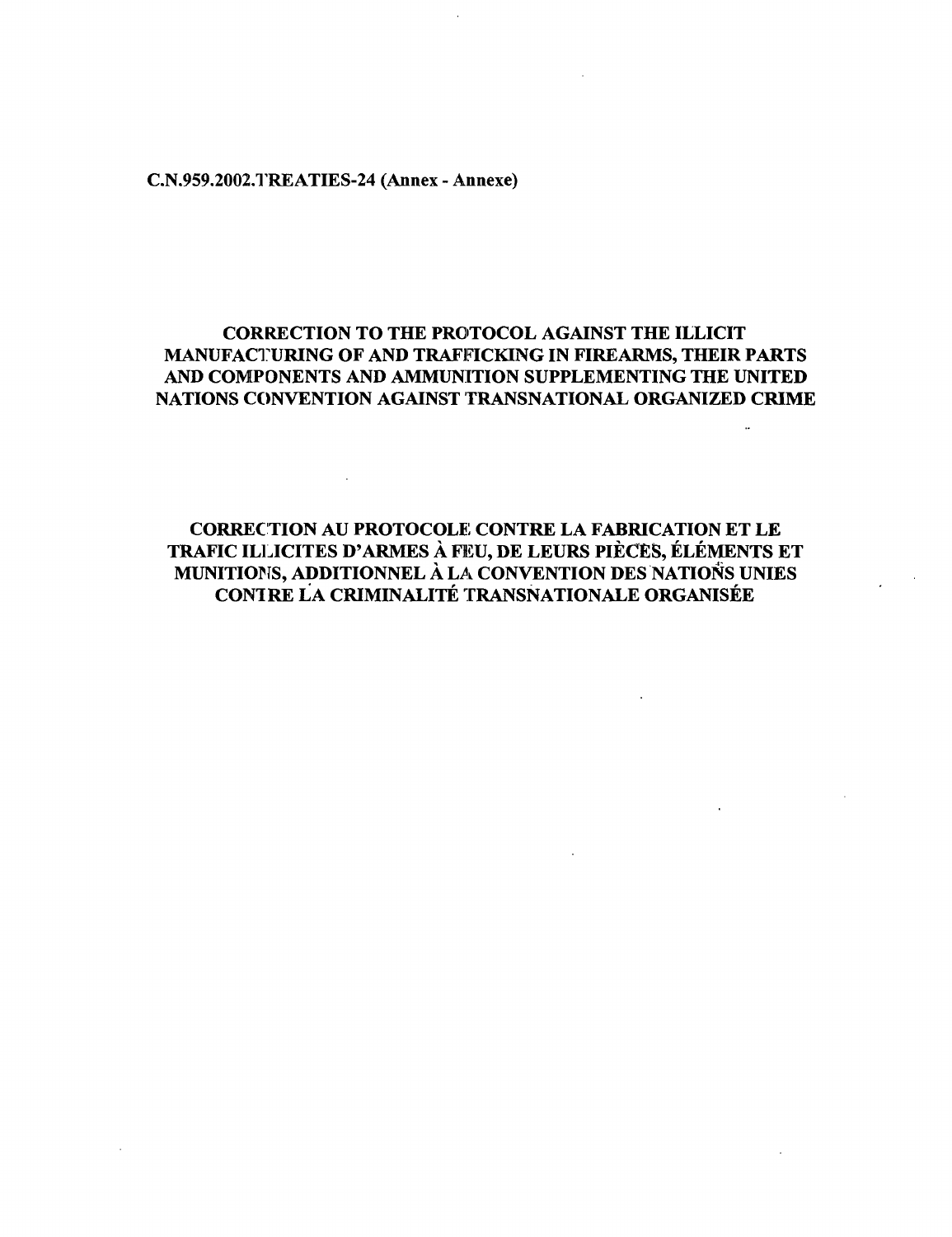[AUTHENTIC ENGLISH TEXT - TEXTE AUTHENTIQUE ANGLAIS]

**Article** 17

## [ - A - ORIGINAL TEXT - TEXTE ORIGINAL]

*Signature, ratification, acceptance, approva and accession*

# [ - B - CORRECTION - CORRECTION]

*Signature, ratification, acceptance, approval and accession*